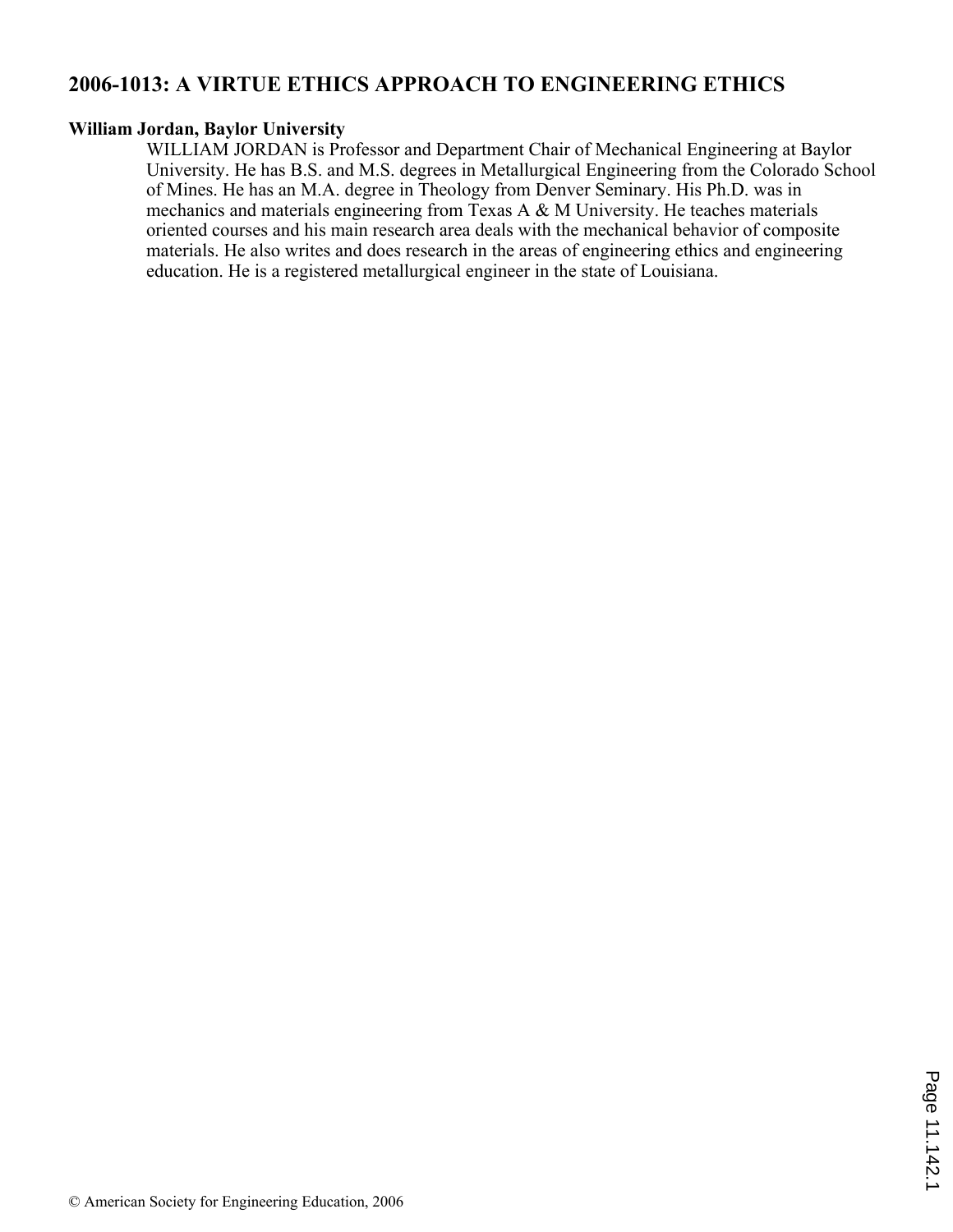# A Virtue Ethics Approach to Engineering Ethics

### Abstract

Engineering educators have a responsibility to promote the ethical practice of engineering by our graduates. For current students this includes how honest is their academic work. This paper deals with how to motivate the students to be ethical in their academic work as well as in their future careers.

Professors need to develop a way to motivate students to behave in an ethical manner. Simply reciting what the codes of conduct say does not appear to be sufficient. A significant approach to do this has been done by Seebauer and Barry<sup>1</sup>. They have integrated a virtue ethics approach into teaching about engineering ethics. Using their book as an inspiration, this paper attempts to develop a virtue based engineering ethic that will be seen by students as useful. To do this a virtue ethics approach will be applied to codes of conduct as well as a few case studies. Someone who has adopted a virtue ethics approach will have an internal motivation to make good choices in most situations.

### Introduction

The author has previously reported on using case studies as a way to teach engineering ethics<sup>2,3,4</sup>. Engineering codes of conduct were used as a basis to evaluate the cases. While cases studies have real merit, by themselves they do not give sufficient guidance as to which decisions to make in a given situation. Codes of conduct can be useful in giving such guidance. While codes may have a legal authority, some students have questioned the moral authority of the codes. Therefore the next step was to analyze engineering codes of conduct using different moral theories<sup>5</sup>.

There is a concern that many engineering students see all of this analysis as too theoretical. They frequently make decisions without regard to official codes of conduct. This was noticed in our previous work where student perspectives on academic misconduct were analyzed<sup>6,7</sup>. A large majority of our students claimed they have never cheated. A similar large majority admitted that they do things that are a violation of the professor's academic misconduct standard. It appears that many students have adopted a post-modern perspective on ethical behavior. They claim they are not cheating because they are obeying their definition of what cheating is; the professor's stated policy on cheating is not important. This conclusion has significant bearing on the sufficiency of ethical codes of conduct. Students need to have an internal motivation to make good choices. We therefore decided to relate moral theories directly to the decision making process<sup>8</sup>. While this may provide help for students unwilling to use the codes as standards, it does not ultimately deal with the issue of providing an internal motive to do what is right.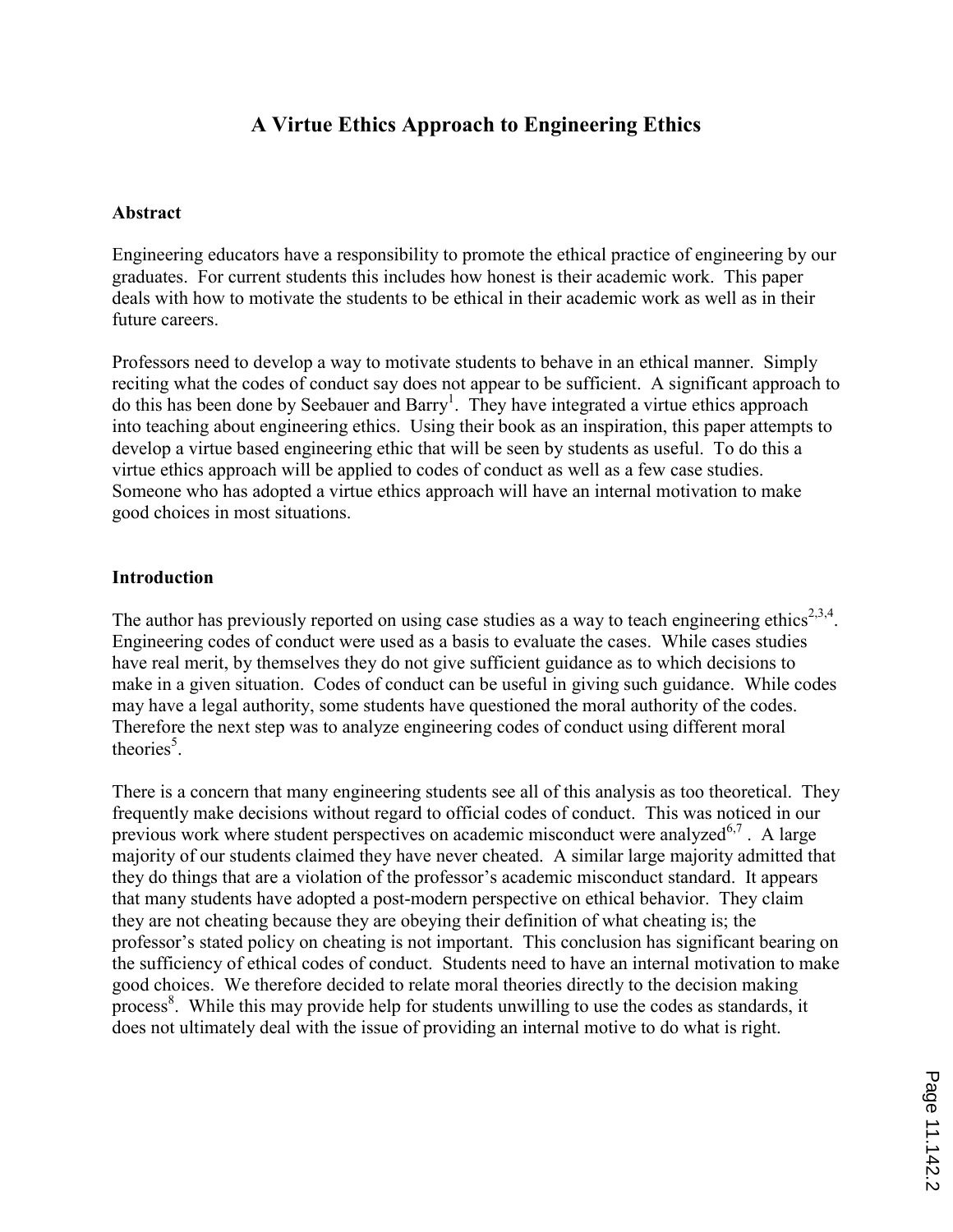# Introduction to Virtue Ethics

Virtue ethics is not a new concept. Most people regard it as something that was initially developed (as far as the Western world is concerned) by Aristotle more than 2300 years ago. Many ethical approaches concentrate on how to make good decisions when faced with difficult situations. Aristotle's approach was to emphasize virtuous living. A good person will make good decisions, so what is important is to become a good person. In the 1200's Thomas Aquinas integrated this philosophy with a Christian perspective on the world. Aquinas' perspective was to dominate Western philosophical thinking for hundreds of years. For much of the  $20<sup>th</sup>$  century virtue ethics was not commonly taught as a viable option by most philosophers. Various utilitarian approaches became much more commonly used. An interesting history of the development of ethical thinking in the Western world has been written by MacIntyre<sup>9</sup>.

In 1984 Alasdair MacIntyre published his book *After Virtue: A Study in Moral Theory*<sup>10</sup>. This book, which has helped to re-establish virtue ethics as a viable philosophical perspective, has been very controversial with its rejection of much modern thinking, such as utilitarian approaches to ethics. This author, however, became exposed to virtue from a different source. Martin and Schinzinger's engineering ethics book $11$  mentions virtue ethics as one of the options for approaching ethics. In 1993 virtue ethics was made very prominent in the popular literature with the publishing of William Bennett's best selling book, The Book of Virtues<sup>12</sup>. This book is not formally an ethics book at all, but is aimed at moral education of the young. Bennett's book makes the point that one way to promote good character in children is to expose them to good character concepts through stories. This approach to moral education is very consistent with that of Aristotle and Thomas Aquinas.

There are many different lists of virtues. The purpose of this paper is not to argue about what the virtues are but more how to use them in ethical decision making. The author will therefore accept for the sake of discussion the following lists, which come from Seebauer and Barry's book<sup>1</sup>. The author is not claiming these are the only virtues.

### Classic virtues

- Prudence
- Temperance
- Fortitude
- Justice
- Faith
- Hope
- Love

The first four above are commonly called the cardinal virtues. These terms date back to the work of Aristotle. The others have been added over the years. This list of seven classical virtues date back to the time of Thomas Aquinas. Only the first four of this virtues (those dating from Aristotle) will be used in the analysis section of this paper.

Similarly, there are often considered to be seven classic vices. Just as we should act to reinforce the virtues in our lives, we should act to resist the development of these vices.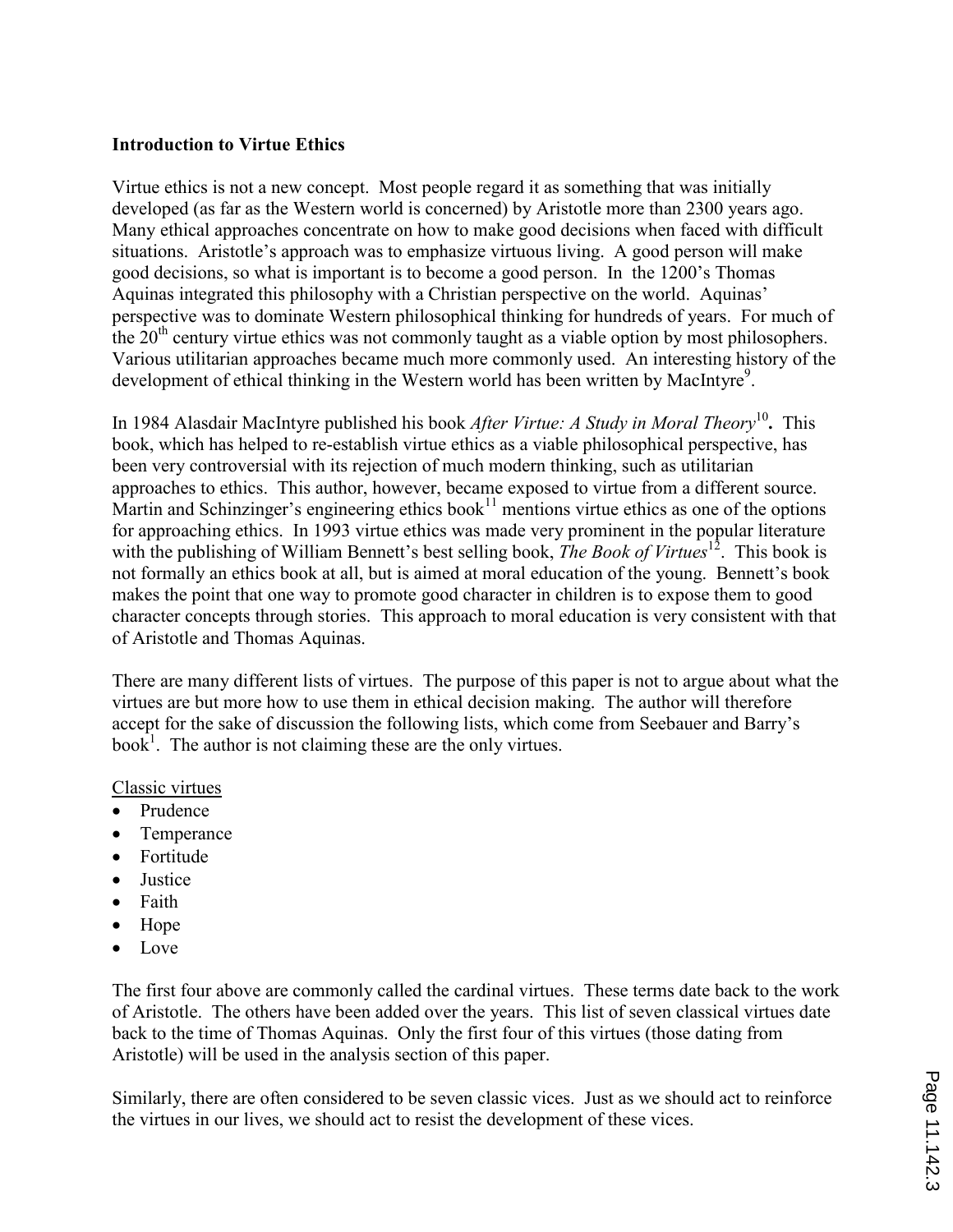### Classic Vices

- Pride
- Lust
- Gluttony
- Envy
- Anger
- Greed
- Sloth

One of the issues that is sometimes raised is whether the virtue ethics perspective is too religious in nature for a secular profession such as engineering. The virtues described above are consistent with those taught by many different religious traditions. Harrington and Keenan<sup>13</sup> have made an explicitly religious case for virtue ethics. However, when contrasting rights and virtue ethics perspectives Whitbeck makes the following observation<sup>14</sup> on page 20 of her book.

"The notions of a moral rule, and that of virtue…have been explicitly used in a larger range of cultures than has the notion of a right. Virtually every ethical and major religious tradition employs some counterpart of the notions of virtue and moral rule."

 Clearly many different cultures have embraced the concept of virtues as being part of a way to analyze the decision making process. The basic virtue ethics approach goes back to Aristotle, who is not regarded as a religious leader. Seebauer and Barry<sup>1</sup> have presented a purely secular version of virtue ethics in their book published by Oxford University Press, which is clearly a secular publisher. The author has followed their secular approach in this paper. A virtue ethics approach to engineering ethics is a concept that can supported alike by both secular and religious engineers.

# Virtue Ethics and Engineering

The author has previously used virtue ethics as one of several ways that engineering codes of conduct can be evaluated<sup>5</sup>. He has also used moral theories as an aid to directly making choices in difficult situations<sup>8</sup>. In his 2004<sup>7</sup> paper on student cheating, he recommends that teaching a virtue ethics approach to engineering ethics might be helpful in discouraging cheating.

A virtue ethics approach has been discussed in a number of engineering ethics books. Martin and Schinzinger's book<sup>11</sup> has a chapter on moral frameworks for making ethics decisions. Virtue ethics is discussed as one of four common frameworks. Carolyn Whitbeck also discussed virtue ethics in her engineering ethics book.<sup>14</sup> Much of the inspiration for this work has come from the engineering ethics text book written by Seebauer and Barry<sup>1</sup>.

In the fall of 2005 the author and a colleague of his conducted surveys about engineering ethics issues at two different universities (Mississippi State University and Baylor University). Their results will be published in another paper at the  $2006$  A.S.E.E. annual meeting<sup>15</sup>. Two tables from that paper are relevant here. The first one describes the amount of cheating that is occurring at these universities.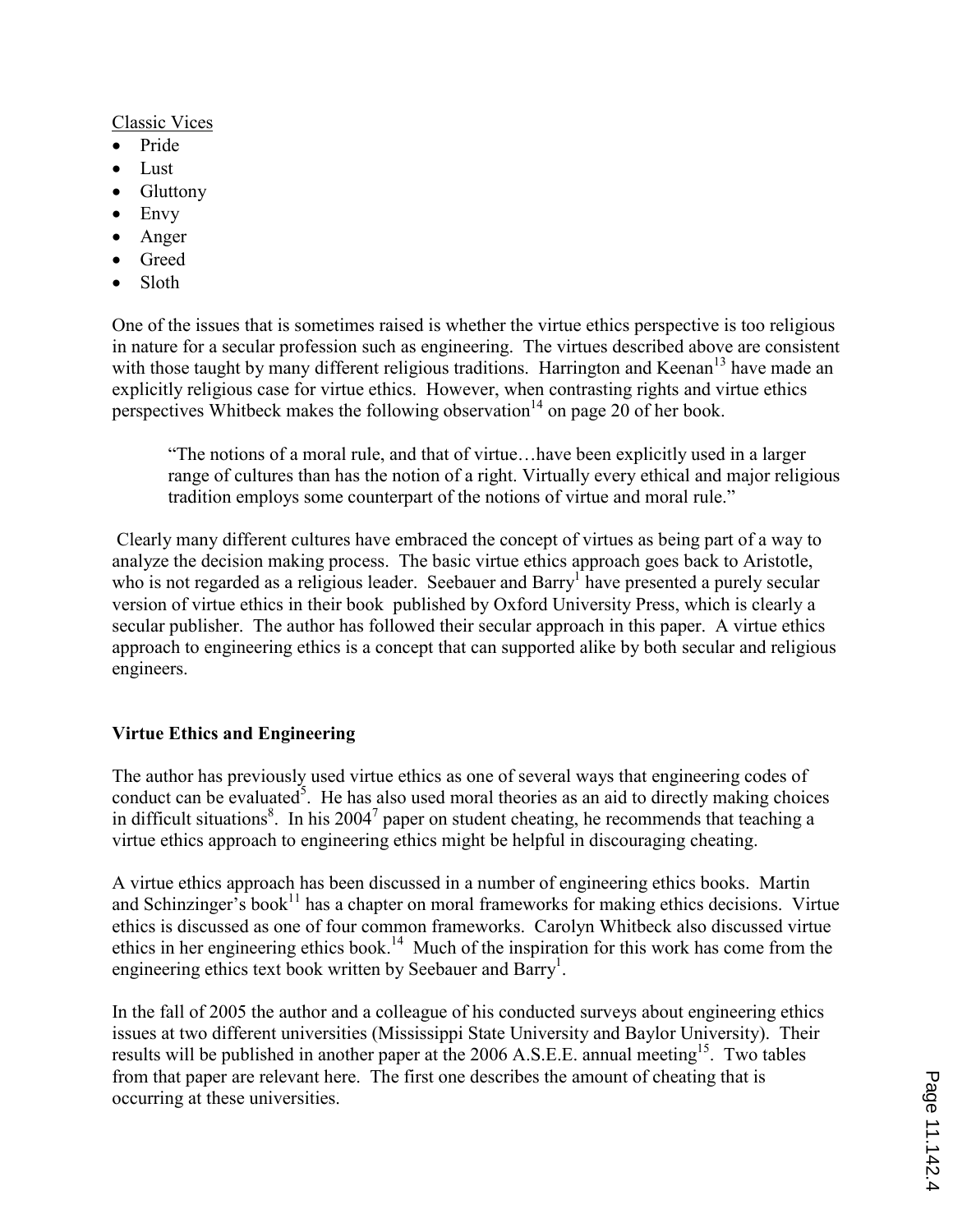| <b>Table 1</b>                     |                        |                    |                                   |                          |                                  |  |  |
|------------------------------------|------------------------|--------------------|-----------------------------------|--------------------------|----------------------------------|--|--|
| Have you ever cheated in college?  |                        |                    |                                   |                          |                                  |  |  |
|                                    | <b>Never</b><br>$($ %) | <b>Once</b><br>(%) | <b>Few</b><br><b>Times</b><br>(%) | <b>Frequently</b><br>(%) | <b>Often as</b><br>needed<br>(%) |  |  |
| Weighted<br><b>Average</b><br>2005 | 49                     | 11                 | 37                                |                          |                                  |  |  |

A majority of the students admit to having cheated in college. For further details, please see our other paper<sup>15</sup>, for the actual amount of cheating may be much higher than reported. It is clear that cheating remains a significant problem.

As part of the survey, we presented the students with brief descriptions of four different moral theories. We then correlated their answers to the question about cheating with their answers to which moral theory they subscribe to. We have found the characterization of moral theories in Martin and Schinzinger's book<sup>11</sup> to be useful. The following terms are adapted from their book. They list four broad categories of moral theories:

- Duty Theories
- Rights Theories (sometimes called respect for persons theories)
- Utilitarian Theories
- Virtue Theories

Each of these theories defines what sorts of action it approves. In our survey, we gave short definitions of each perspective and asked the students which one they believed. These definitions are shown below:

Duty ethics—there are certain duties to others that most people would recognize. Our obligation is to obey these duties. Examples of these are to help those in difficulty, to protect those who are weak, to protect our environment

Respect for persons ethics—we need to make sure that the rights of others are respected in all of our actions.

Utilitarian ethics—we should make decisions that will benefit the most people. Doing the greatest good for the greatest number of people is a common way to express it.

Virtue ethics—we should not worry about how to make ethical decisions. We should instead strive to become a virtuous person. People of good character will ultimately be people who make good decisions

The results are shown in Table 2 below.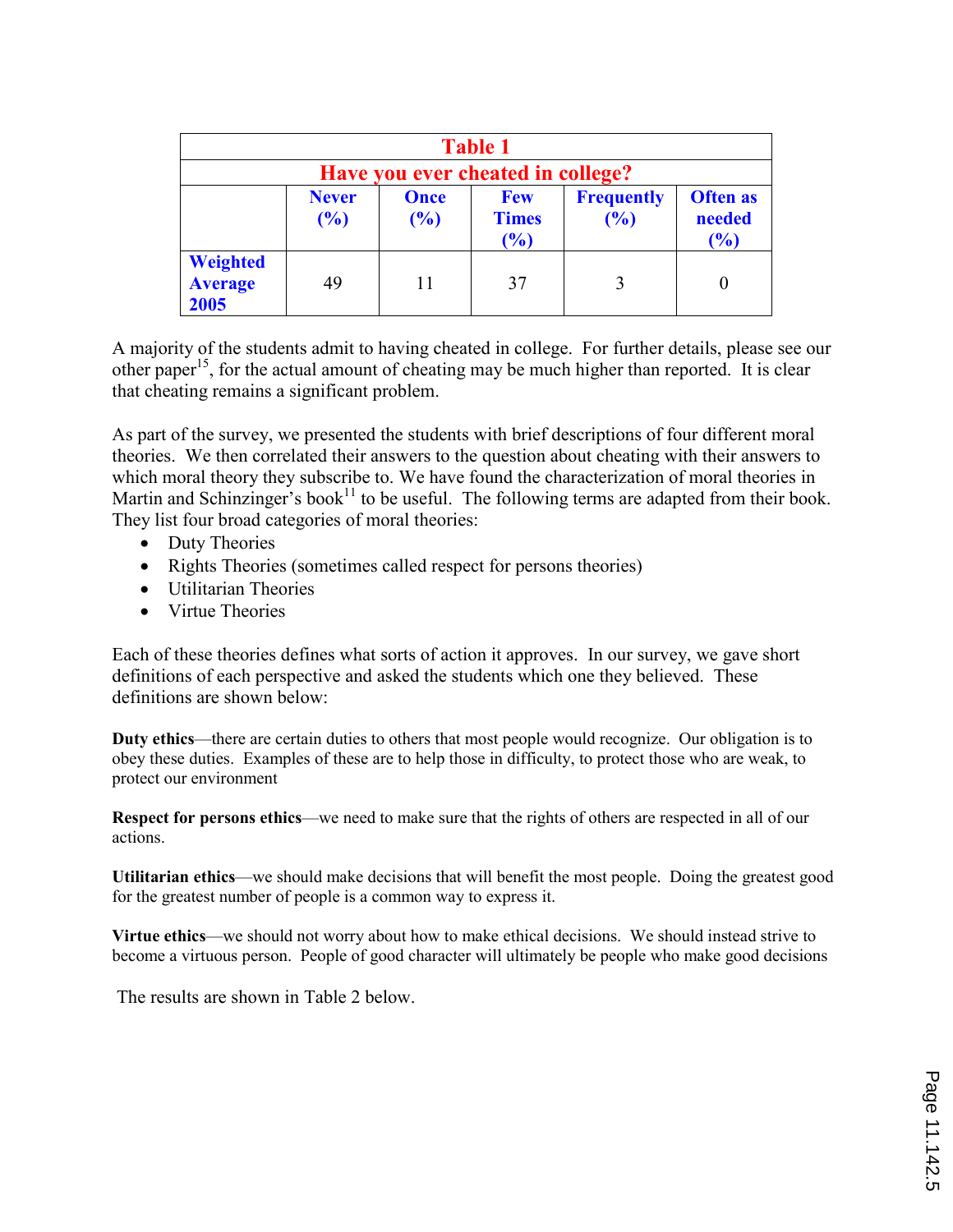| <b>Table 2</b><br><b>Correlation of Basic Ethical Systems and Cheating</b><br><b>2005 Results</b> |                              |                                                    |                                            |                             |  |  |  |
|---------------------------------------------------------------------------------------------------|------------------------------|----------------------------------------------------|--------------------------------------------|-----------------------------|--|--|--|
|                                                                                                   | <b>Students believing in</b> |                                                    |                                            |                             |  |  |  |
|                                                                                                   | <b>Duty ethics</b><br>(%)    | <b>Respect for</b><br><b>Persons Ethics</b><br>(%) | <b>Utilitarian</b><br><b>Ethics</b><br>(%) | <b>Virtue Ethics</b><br>(%) |  |  |  |
| <b>Have you ever</b><br>cheated in<br>college?                                                    |                              |                                                    |                                            |                             |  |  |  |
| <b>Never</b>                                                                                      | 43                           | 55                                                 | 33                                         | 66                          |  |  |  |
| <b>Once</b>                                                                                       | 13                           | 9                                                  | 26                                         |                             |  |  |  |
| A few times                                                                                       | 39                           | 36                                                 | 33                                         | 30                          |  |  |  |
| <b>Frequently</b>                                                                                 | 4                            |                                                    | 8                                          |                             |  |  |  |
| As often as<br>needed                                                                             | 0                            |                                                    | 0                                          | 0                           |  |  |  |

With respect to virtue ethics, 66% of those who say they believe in this approach claim they have never cheated, while 4% have cheated once, and 30% have cheated a few times.. Those who believe in virtue ethics appear most likely to not cheat (66% said they have never cheated), while those who believe in utilitarian ethics are the most likely to cheat (67% have cheated one or more times).

These results are not surprising. Virtue ethics states that a person should make choices that reinforce good character. Cheating is certainly not reinforcing good character traits. On the other hand a person believing in utilitarian ethics might well conclude that the chance of getting caught cheating is so low, that the benefits of a better grade are worth the small cost. This means that an effective presentation about virtue ethics might have some impact upon the students' ethical behavior.

# Applying Virtue Ethics to Codes of Conduct

The following examples of applying virtue ethics to codes of conduct are expansions and adaptations from the author's  $2002$  paper<sup>5</sup>. There are many aspects of the codes we could examine. To illustrate our perspective we will look at four different parts of the NSPE code<sup>16</sup>.

Section II.1.a

Engineers shall hold paramount the safety, health, and welfare of the public. If engineers' judgement is overruled under circumstances that endanger life or property, they shall notify their employer or client and such other authority as may be appropriate.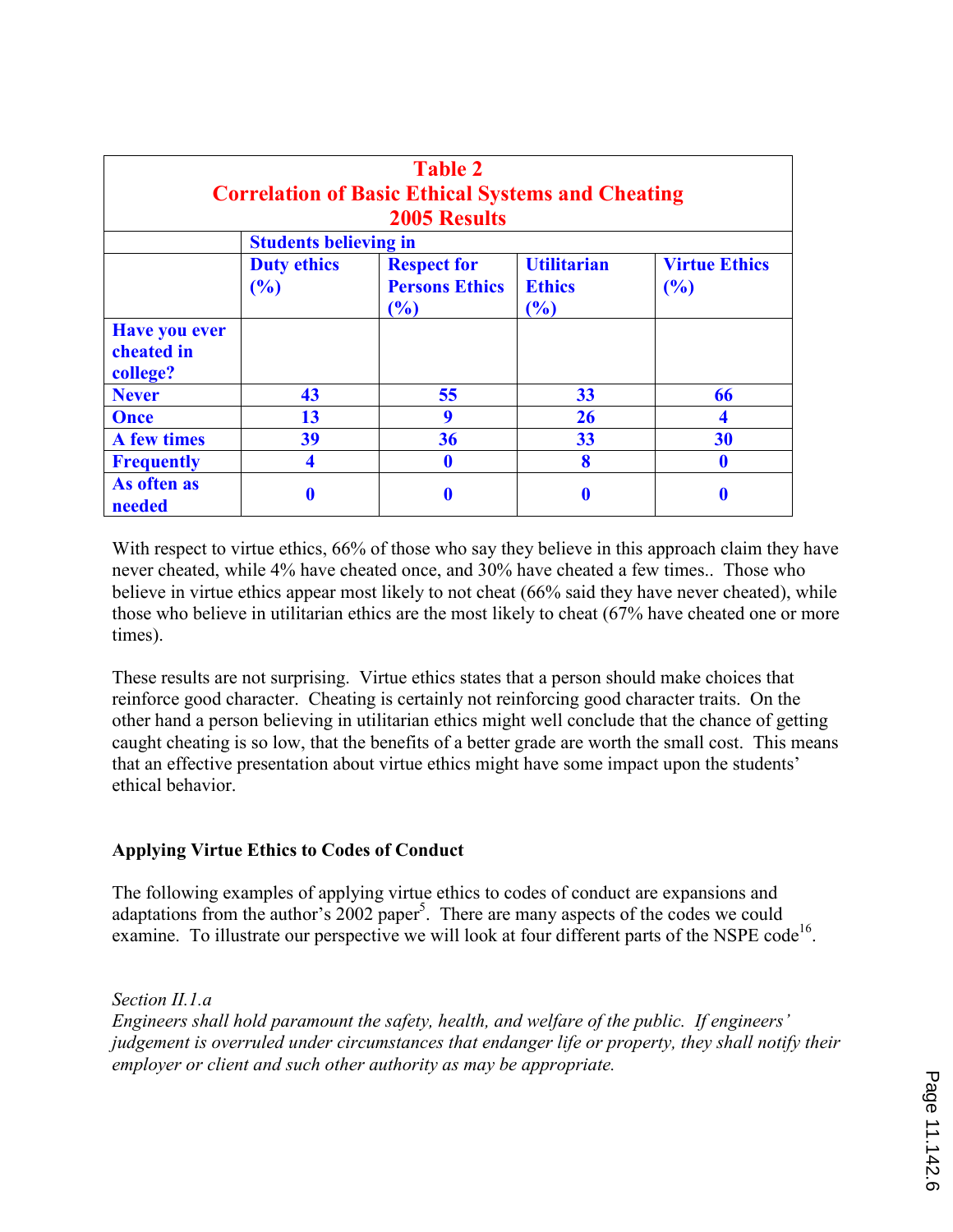This section is at the heart of the concept of a code of conduct. Engineers should primarily be concerned with the safety and welfare of the public. A virtue ethics perspective would endorse this position, as engineers of good moral character should always be concerned with the welfare of the public whom they are serving.

## Section II.2.c Engineers shall endeavor to extend public knowledge and appreciation of engineering and its achievements.

This policy appears to be one that is concerned with promoting the image of the profession as much as promoting safety of the public. One virtue ethics person might approve this as being the natural outgrowth of what a good engineer should do—share his work with others. Another virtue ethics person might see this policy as a self serving one, promoting arrogance in our profession rather than anything useful.

# Section II.5.a

Engineers shall avoid deceptive acts. Engineers shall not falsify their qualifications or permit misrepresentation of their or their associates' qualifications.

This policy would probably be endorsed by a virtue ethics perspective. Being deceptive in getting work, is certainly not a positive character trait that virtue ethics would endorse. An engineer who got work by deceptive means has a great possibility of being incompetent in the area. For otherwise, why would someone use deceptive techniques if their abilities were good enough to legitimately get their work? The incompetent practice of engineering is something that could hurt large numbers of people.

Let us examine the note at end of the NSPE code relating to competitive bidding. By order of the United States District Court for the District of Columbia, former Section 11(c) of the NSPE Code of Ethics prohibiting competitive bidding, and all policy statements, opinions, rulings or other guidelines interpreting its scope, have been rescinded as unlawfully interfering with the legal right of engineers, protected under the antitrust laws, to provide price information to prospective clients...

# Statement of NSPE Executive committee

In order to correct misunderstandings which have been indicated in some instances since the issuance of the Supreme Court decision and the entry of the Final Judgement, it is noted that in its decision of April 25, 1978, the Supreme Court of the United States declared: The Sherman Act does not require competitive bidding

- 1. Engineers and firms may individually refuse to bid for engineering services...
- 4. State societies and local chapters are free to actively and aggressively seek legislation for professional selection and negotiation procedures by public agencies.

NSPE originally had in its code of ethics an explicit ban on using competitive bidding to obtain engineering services. The federal court system has ruled that this is a violation of the antitrust laws of the United States and cannot be enforced. This shows that there is nothing unique to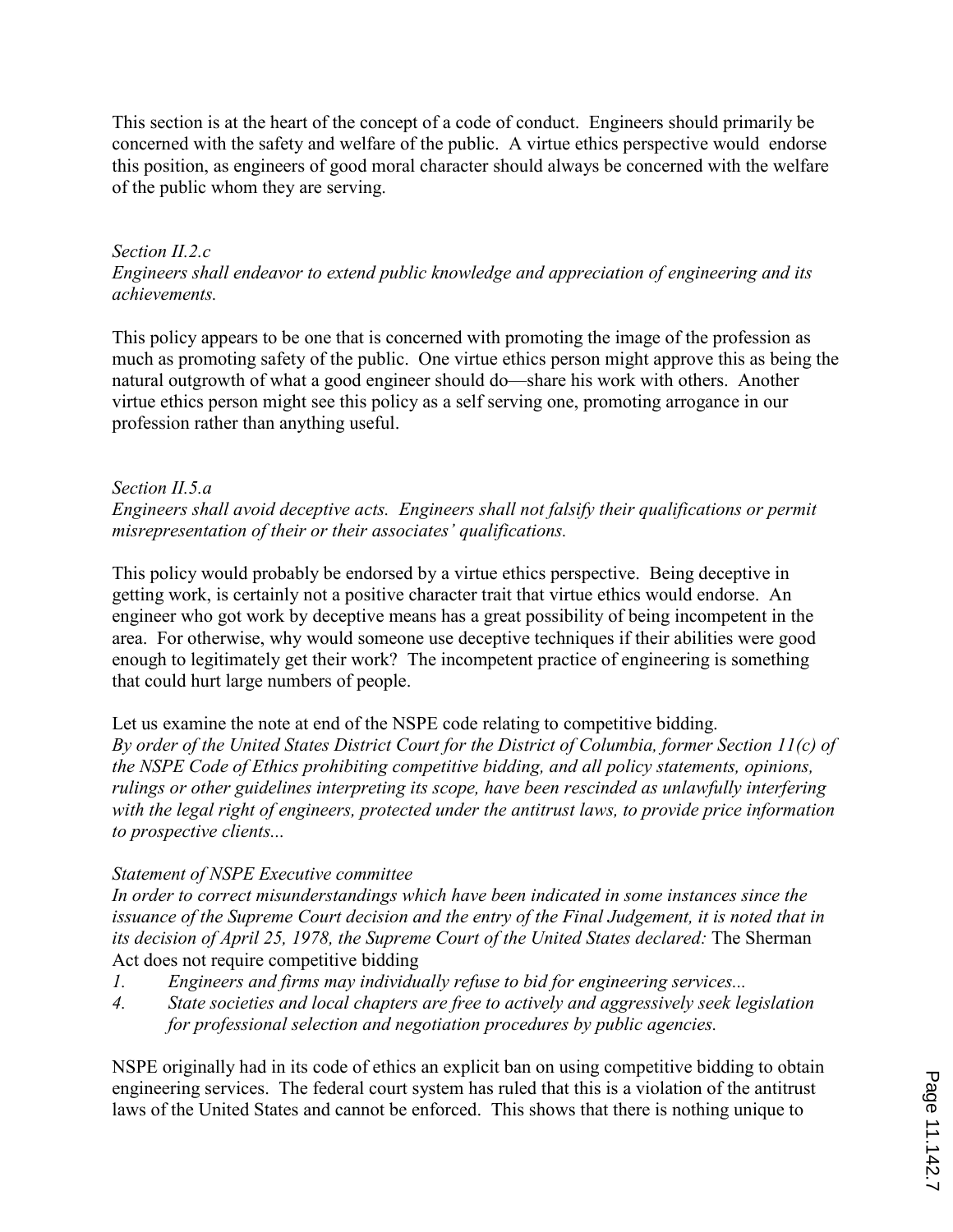these codes that makes them self authoritative. They must be adapted and changed to correspond to the laws of our society. The further note by NSPE notes that no engineering firm is required to engage in competitive bidding, so if an agency seeks bids on this basis, any (and every) firm is allowed to not respond to such a request for bids. Engineers are even allowed to lobby state legislatures to come up with alternative methods to competitive bidding. This means that while NSPE cannot call an engineer unethical for engaging in competitive bidding, it can still discourage her from doing so.

This former code item is an example of things that were put into the codes of conduct to protect those who are already in the profession more than those who are just entering it. For the people most likely to win by competitive bidding are young engineers (and young firms) that are willing to work for less money to get more work. The firms most likely to lose by this method are older, more established ones who have higher overheads and must charge more for their services.

A virtue approach would criticize this former policy. This policy is based on protecting those already in the profession and hurts those who are just starting out. It is not promoting justice in the awarding of bids. It is promoting the vice of greed within the established engineering firms.

# Applying Virtue Ethics to Case Studies

One of the criticisms of virtue ethics is that it too general, that engineers in many situations will need more detailed advice about how to make good decisions. Insights from the book by Seebauer and Barry<sup>1</sup> can provide some significant help in this regard. The following discussion is adapted by this author from their book.

The net goodness of any action can be determined by analyzing for each consequence the product of the goodness of that consequence multiplied by the importance of that consequence which is then multiplied by its likelihood. In a similar manner the badness of each decision can be determined. This approach sounds very much like a utilitarian one. However, there are two important distinctions. Seebauer and Barry write on page 91 of their book that this approach

"deviates from utilitarianism in one crucial way by evaluating benefits and harms explicitly according to the *moral* standards of the virtues. The goodness of each consequence is determined entirely by how it squares with the virtues."

Seebauer and Barry also state that part of this analysis is also the person's intentions, not just their actions. Do their intentions promote a virtuous life, or act to hurt it?

To make this method seem more real, we will examine a couple of case studies from the author's 2002 publication<sup>4</sup>. In that publication a moral theory analysis was not used. This time we will use a virtue ethics approach as suggested by Seebauer and Barry to make the analysis.

### Case #1

You are a mechanical engineer working for a steel company. You supervise the pickle line and as a part of your work have developed a technique where you can weld together stainless steel in such a fashion that the welded joint can be cold reduced on the rolling mill. This was done as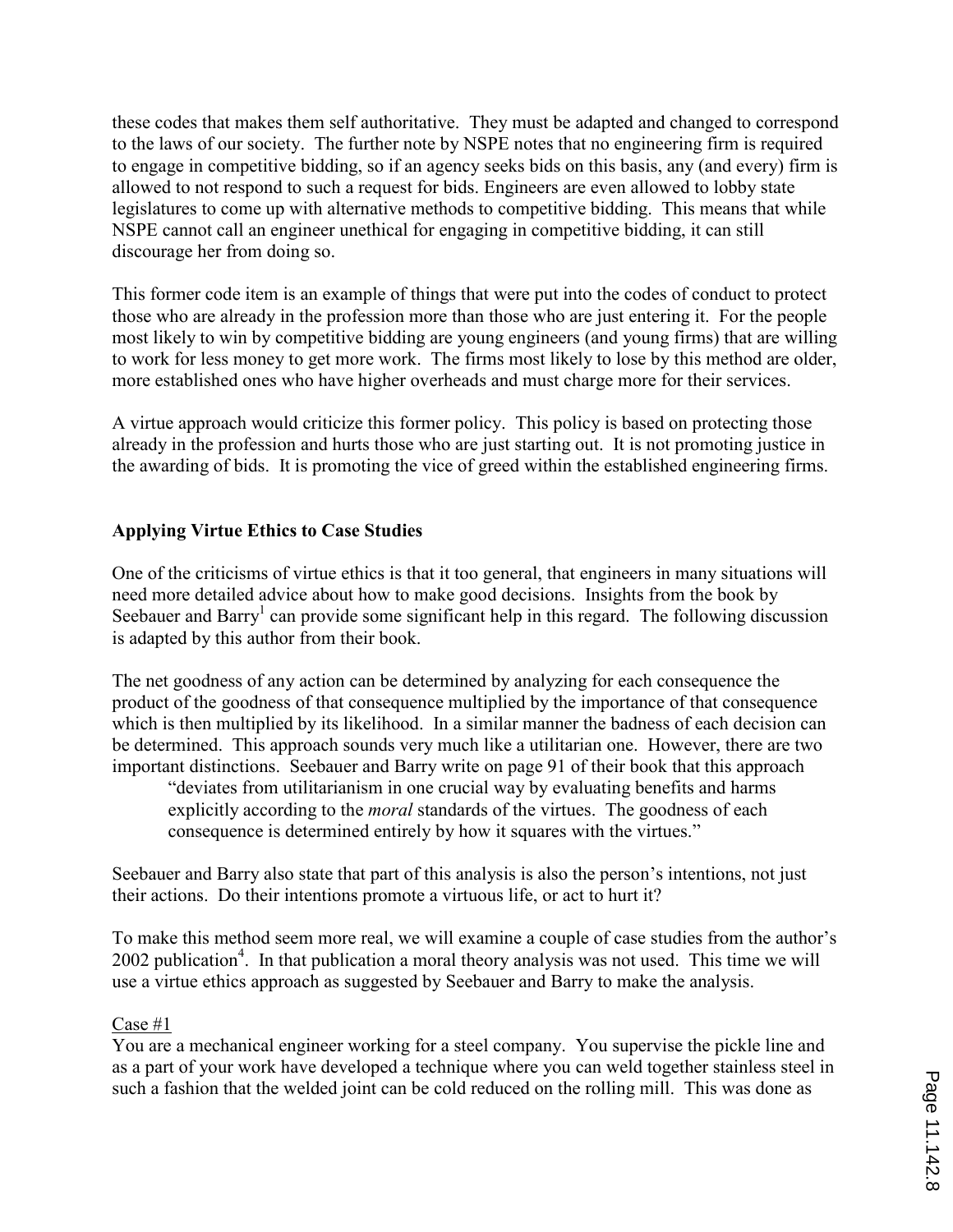part of your work, but it was done on the evening shift and none of your supervisors are aware of it. Should you:

- (a) Patent your technique and make a profit out of it.
- (b Patent your technique and assign patent rights to your company.
- (c) Tell your supervisor and let him decide what else to do with the idea.

An engineer using a utilitarian approach would examine whether or not the company had a formal intellectual property policy that had been agreed to by all parties. If there was no written policy, he might very well try to do option (a) and make a profit at the expense of the company.

We will examine all three options using a virtue ethics approach.

• Option (a)

Your motive for this could be the desire for justice, based on the concept that this is your own idea and that it should belong to you. However, justice might require that this really belongs to the company for it was done on company time. This approach might also be promoting the vice of greed in the engineer as he seeks to maximize his profits at the possible expense of the company. Prudence would suggest that you should not do this, for the company may respond very negatively to your proposed actions. This is because the probability of a very negative reaction by the company is very high and its severity is also very high (they may well fire the engineer). When trying to balance out the different potential consequences, prudence would strongly suggest that you do not take this approach.

• Option (b)

This approach would support the virtue of justice, for the company has a good claim on your work if it was done on company time and with company equipment. Since the patent would be in the engineer's name, it would also reinforce justice for the engineer. It would also be a prudent thing to do. The company is likely to respond very positively to this response.

• Option (c)

This was certainly be prudent thing to do, for the company would not be unhappy with what you have done. However, it might not be justice for the engineer who has done the work. It might also promote the vice of greed among company officials. When balancing out the potential benefits to the engineer (promoting prudence) against the potential harms (lack of justice for the engineer and promoting greed in the company) it appears that this is may not be a good choice.

# Case 2

You are the assistant chief engineer at a steel mill. Your boss is only a few years older than you and you do not see much chance for advancement. A competitor has offered you a job at a higher salary. You are considering accepting the offer. However, this incident has caused you to consider whether you might be worth more than you had imagined. You therefore go to your present company to see if they would match the offer. They did match the offer and you agreed to stay. Should you then:

- (a) Keep at your present company with their higher matched salary.
- (b) Go back to the competitor to see if they would increase their original offer even more.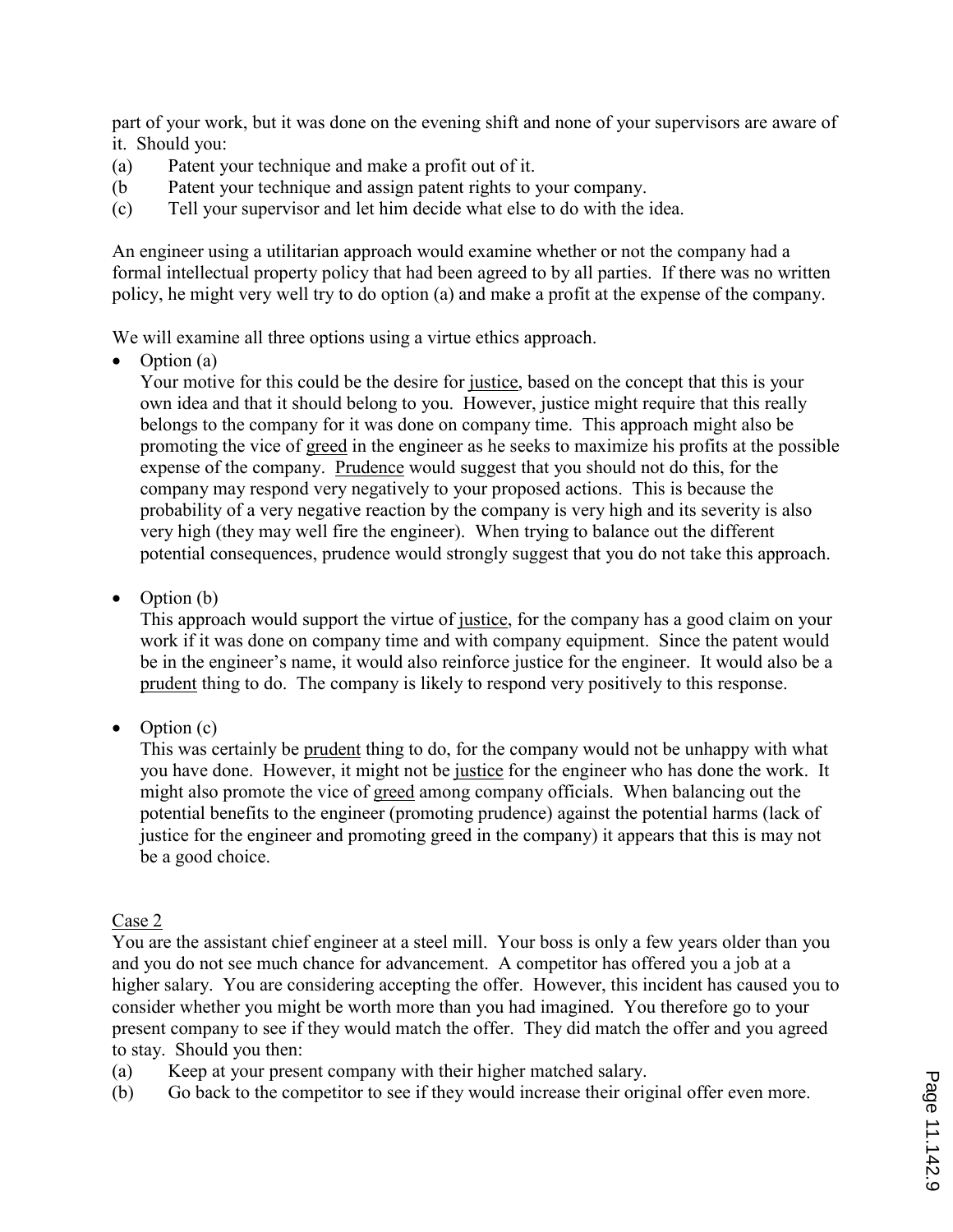An engineer using a utilitarian approach might decide that the increased personal profits are worth breaking the promise to his original company.

We will examine both options using a virtue ethics approach.

• Option (a)

This may be a difficult step as it goes against most people's desire to maximize income. However, the reinforcing of the virtues of prudence and justice should outweigh the desire for more money based on greed. The just thing to do is to keep your word.

• Option (b)

This option involves the engineer deliberately going back on his promise to stay with his present company. This would certainly not be promoting the virtues of justice or prudence. It would be promoting the vice of greed because it is based on a desire to increase income irrespective of the means of doing so. There is also a very high probability that the company's sense of justice will cause it to react very harshly. This choice does not promote justice or prudence to the individual, but reinforces the vice of greed. It is not a good choice.

# Conclusions and Recommendations

This paper has analyzed a virtue ethics approach to engineering ethics. There was a brief introduction to moral theories and how virtue ethics has been developed over the years. A virtue ethics analysis was applied to several parts of the N.S.P.E. code of ethics. A virtue ethics analysis was applied to several different real world case studies.

It appears that a virtue ethics approach to engineering ethics provides useful insights not available by other methods. It is an approach that can be taught in the classroom and practiced by engineers. This paper is the author's first extended attempt to apply virtue ethics to engineering practice. The case studies examined in this paper were not terribly complex. However, virtue ethics has great potential to be able to deal with complex situations. The author intends to continue work in this area, refining how virtue ethics is used to solve engineering ethics problems.

# References

 $\overline{a}$ <sup>1</sup> Seebauer, E.G., and Barry, R. L., Fundamentals off Ethics for Scientists and Engineers, Oxford University Press, Oxford, 2001.

 $2$  Jordan, William, and Latcha, Michael, Specifications for a Conflict: An Engineering Ethics Case Study, Proceedings of Frontiers In Education 26th Annual Conference, Salt Lake City, November 6B9, 1996, pp. 1164B1167.